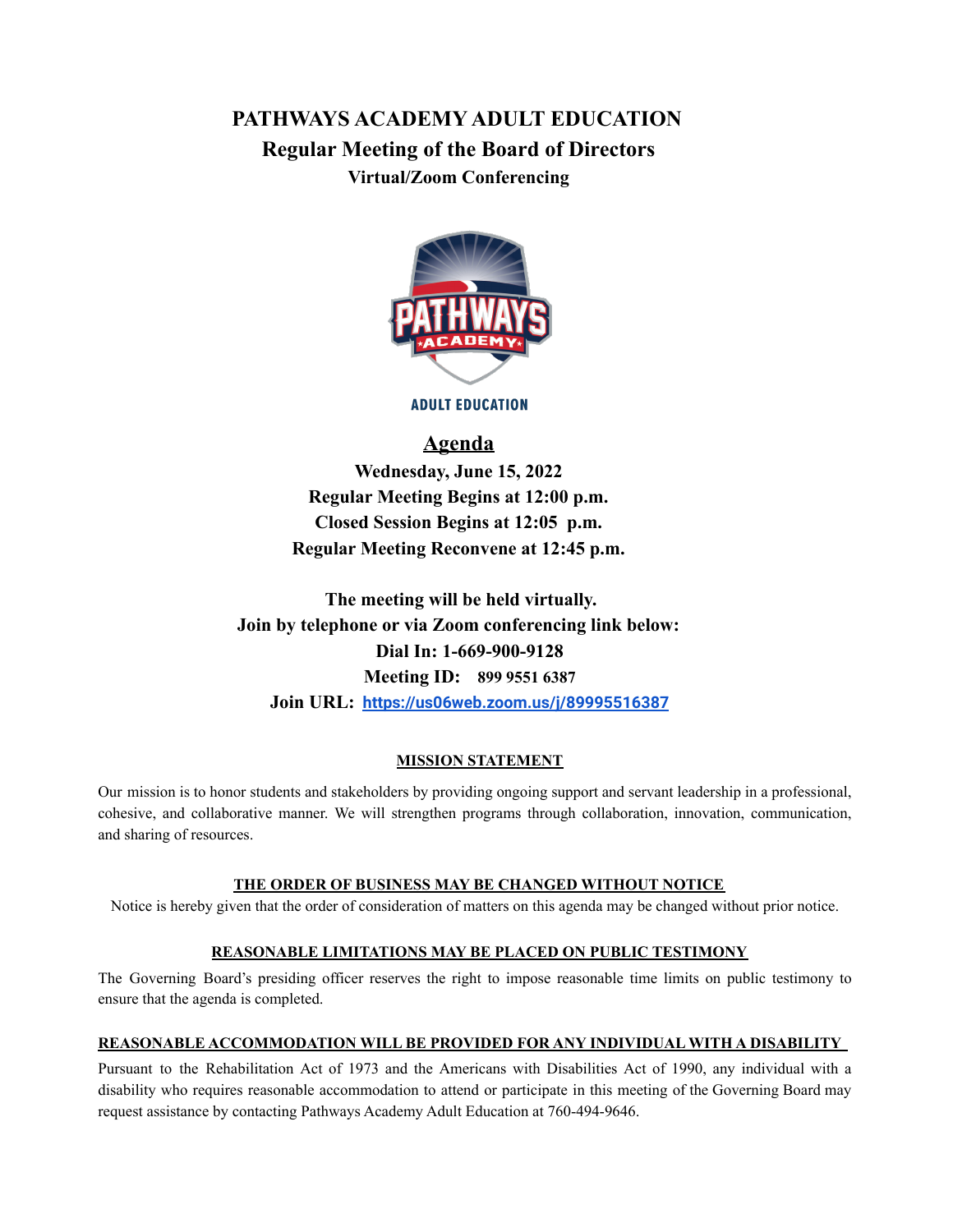# **1. CALL TO ORDER AND ROLL CALL** Time: \_\_\_\_\_\_

### **1.1.** Roll Call

| Charlie Padilla | President      |
|-----------------|----------------|
| Rudy Kastelic   | Vice President |
| Thomas Schaaf   | Clerk          |

### **2. APPROVE/ADOPT AGENDA**

It is recommended the Board of Directors adopt as presented, the agenda for the Regular Board meeting of June 15, 2022.

| Roll Call Vote: |             |      |             |        |
|-----------------|-------------|------|-------------|--------|
| Charlie Padilla |             |      |             |        |
| Rudy Kastelic   |             |      |             |        |
| Thomas Schaaf   |             |      |             |        |
| Moved by        | Seconded by | Ayes | <b>Nays</b> | Absent |

## **3. PUBLIC COMMENT - CLOSED SESSION**

The public has a right to comment on any items of the closed session agenda. Members of the public will be permitted to comment on any other item within the Board's jurisdiction under section 8.0 Public Comments at Board Meetings.

### **4. ADJOURN TO CLOSED SESSION** Time: \_\_\_\_\_\_

The Board will consider and may act on any of the Closed Session matters listed in Agenda Item 5.0.

| <b>Roll Call Vote:</b> |             |      |             |        |
|------------------------|-------------|------|-------------|--------|
| Charlie Padilla        |             |      |             |        |
| Rudy Kastelic          |             |      |             |        |
| Thomas Schaaf          |             |      |             |        |
| Moved by               | Seconded by | Aves | <b>Navs</b> | Absent |

## **5. CLOSED SESSION**

CONFERENCE WITH LEGAL COUNSEL - POTENTIAL LITIGATION There is significant exposure to litigation against the Agency pursuant to Government Code section (§ 54956.9(d)(2).)

a. TR v. Pathways Academy Adult Education, Case No. 37-2021-00022441-CU-WT-NC

Public Employee Performance Evaluation Pursuant to Government Code 54957

a. Performance Evaluation, Director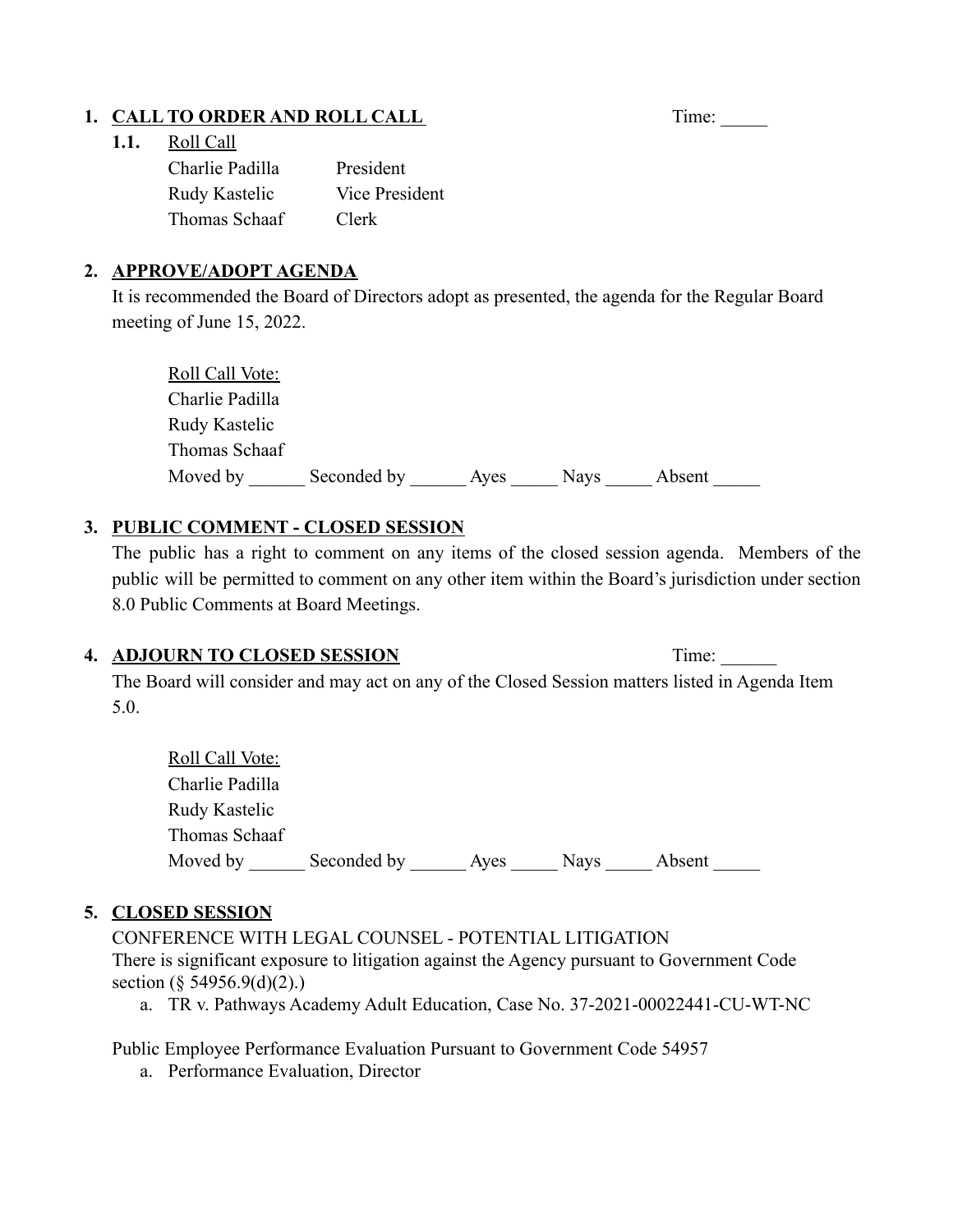# **6.** RECONVENE REGULAR MEETING Time: \_\_\_\_\_\_\_

# **7. PLEDGE OF ALLEGIANCE** Led by: \_\_\_\_\_

### **8. PUBLIC COMMENTS/RECOGNITION/REPORTS**

Please submit a Request to Speak to the Board of Directors using the chat feature on the right hand side of the Zoom platform. Please state the agenda item number that you wish to address prior to the agenda item being called by the Board President. Not more than three (3) minutes are to be allotted to any one (1) speaker, and no more than twenty (20) minutes on the same subject. This portion of the agenda is for comments, recognitions and reports to the Board and is not intended to be a question and answer period. If you have questions for the Board, please provide the Board President with a written statement and an administrator will provide answers at a later date.

### **9. CORRESPONDENCE/PROPOSALS/REPORTS**

**9.1.** School Highlights Presented by Jarom Luedtke, Director

### **10. CONSENT CALENDAR**

Items listed under Consent Calendar are considered routine and will be approved/adopted by a single motion. There will be no separate discussion of these items; however, any item may be removed from the Consent Calendar upon the request of any member of the Board, discussed, and acted upon separately.

### **Consent Calendar - Board Meeting Minutes & Calendar**

**10.1.** Minutes of the Regular Board Meeting that was held on May 11, 2022

**10.2.** 2022-23 Board Meeting Calendar

### **Consent Calendar - Business Services**

- **10.3** Check Register May 2022
- **10.4.** Approval of Surplus of Electronic Devices

**10.5** Approval of Agreement for Legal Services with Hatch & Cesario Law Firm 2022-2023

### **Consent Calendar - Personnel Services**

**10.6.** Approval of Certificated Personnel Report

| Roll Call Vote: |             |      |             |        |
|-----------------|-------------|------|-------------|--------|
| Charlie Padilla |             |      |             |        |
| Rudy Kastelic   |             |      |             |        |
| Thomas Schaaf   |             |      |             |        |
| Moved by        | Seconded by | Aves | <b>Navs</b> | Absent |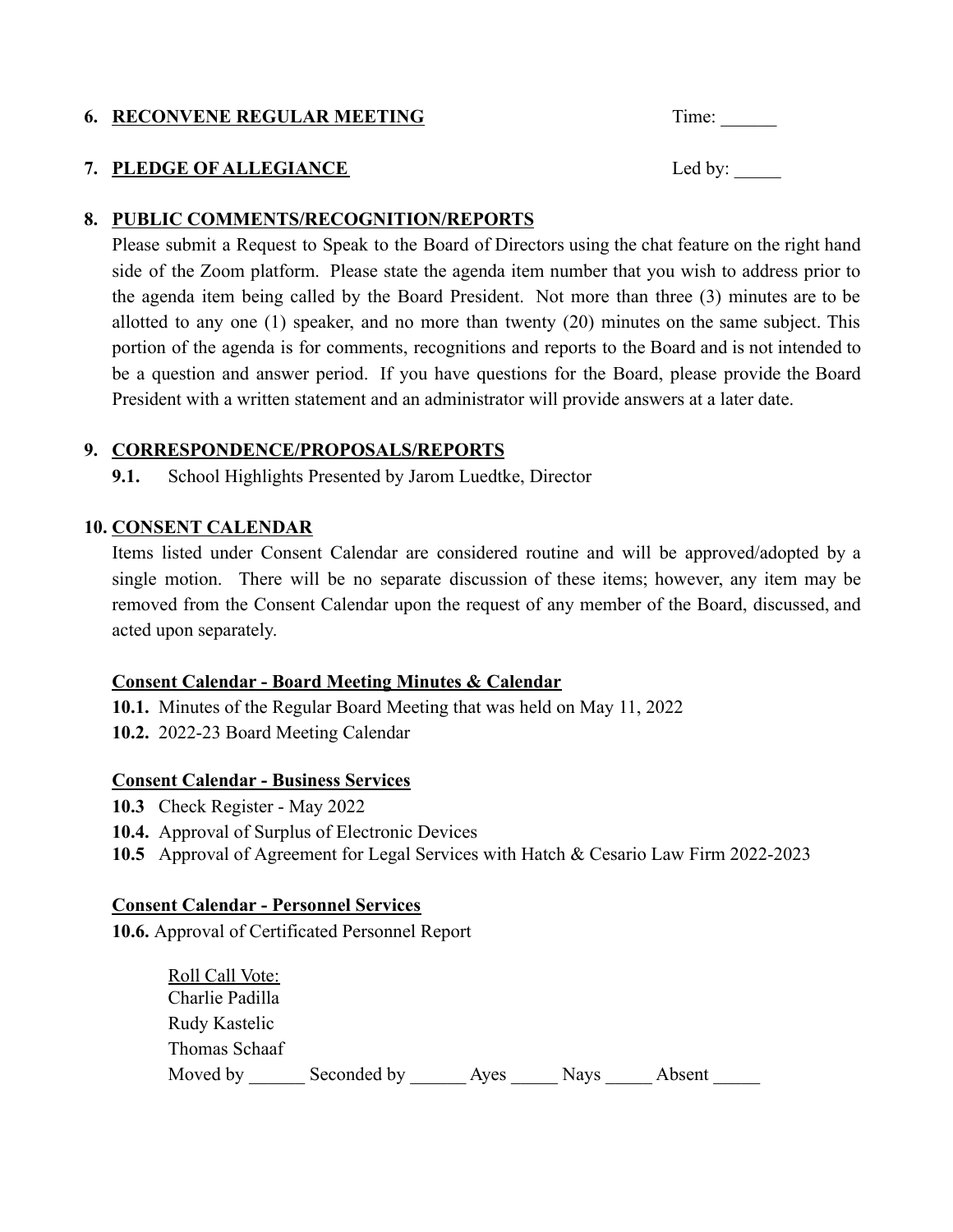### **11. BUSINESS/FINANCIAL SERVICES**

**11.1. (Action) Approval of Resolution of the Board of Directors of Pathways Academy Adult Education to approve the Windup and Dissolution of The Collaborative Charter Services Organization (CSO)**

> It is recommended the Board approve the Resolution of the Board of Directors of Pathways Academy Adult Education (Member) to approve the Windup and Dissolution of The Collaborative Charter Services Organization (The Collaborative CSO), effective June 30, 2022.

| Roll Call Vote: |             |      |             |        |  |
|-----------------|-------------|------|-------------|--------|--|
| Charlie Padilla |             |      |             |        |  |
| Rudy Kastelic   |             |      |             |        |  |
| Thomas Schaaf   |             |      |             |        |  |
| Moved by        | Seconded by | Aves | <b>Nays</b> | Absent |  |

## **11.2. (Action) Approval of Consulting Agreement - KM Educational Consulting and Executive Coaching Services**

It is recommended the Board approve the Consulting Agreement with KM Educational Consulting and Executive Coaching Services for the period of July 1, 2022 through June 30, 2023.

**Fiscal Impact**: Approximately \$40,500.00

| Roll Call Vote: |             |      |             |        |
|-----------------|-------------|------|-------------|--------|
| Charlie Padilla |             |      |             |        |
| Rudy Kastelic   |             |      |             |        |
| Thomas Schaaf   |             |      |             |        |
| Moved by        | Seconded by | Aves | <b>Nays</b> | Absent |

## **11.3. (Action) Approval of Resolution to Authorize Opening a Bank Account and to Designate Check Signing Authority**

It is recommended the Board approve the Resolution to authorize opening a bank account and to designate check signing authority for Pathways Academy Adult Education.

### **Fiscal Impact:** None.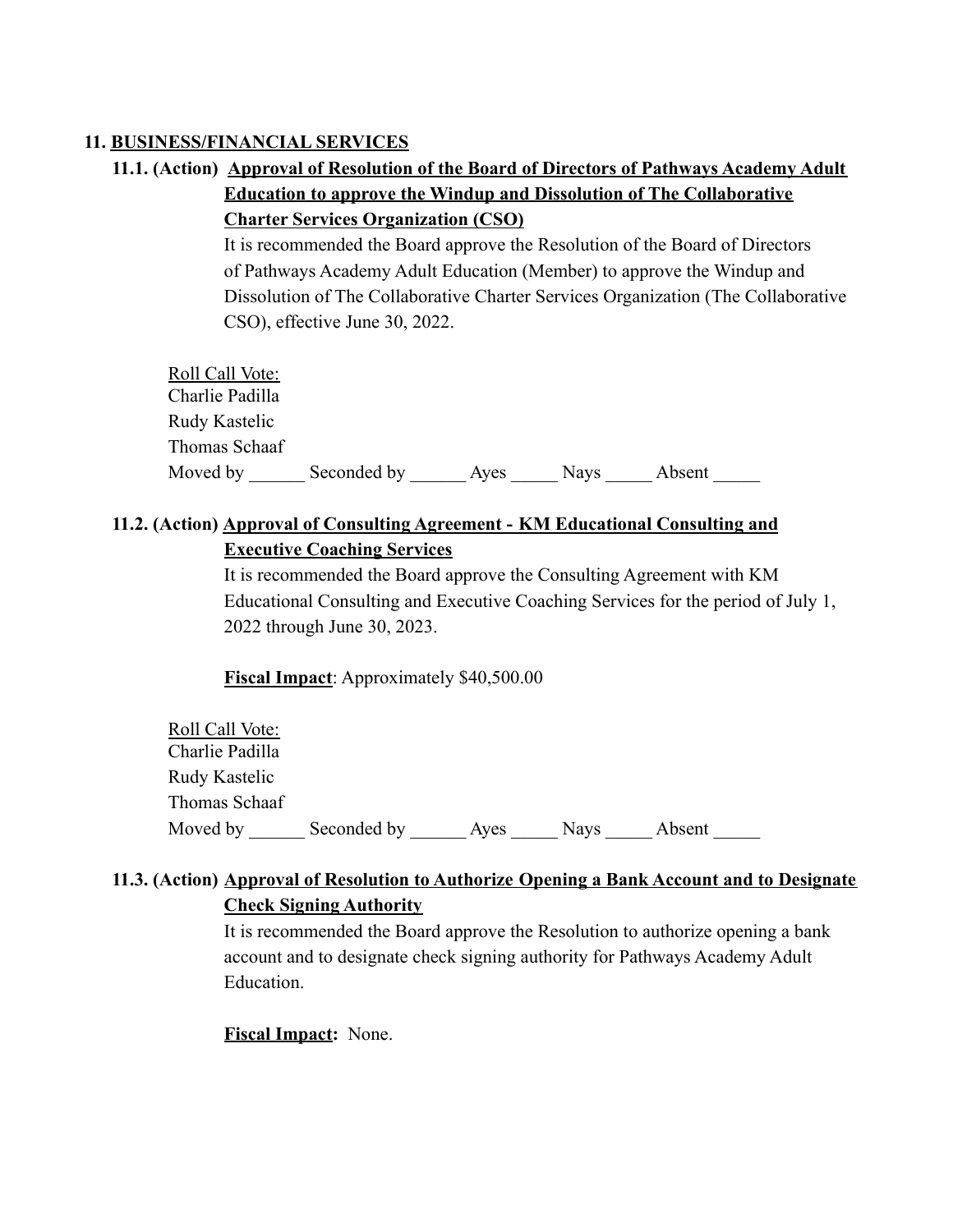### **12. PERSONNEL SERVICES**

### **12.1. (Action) Approval of Employment Agreement for Jarom Luedtke,**

#### **Executive Director, effective July 1, 2022 through June 30, 2024**

It is recommended the Board approve the Employment Agreement for Jarom Luedtke, Executive Director, effective July 1, 2022 through June 30, 2024, for Pathways Academy Adult Education - Warner (#2052).

| <b>Fiscal Impact:</b> | 2022 - 2023 - \$153,920.62 |
|-----------------------|----------------------------|
|                       | 2023 - 2024 - \$158,538.24 |

Roll Call Vote: Charlie Padilla Rudy Kastelic Thomas Schaaf Moved by deconded by Ayes Nays Absent

### **12.2. (Action) Approval of an Increase in the Employer Contribution towards Employee**

### **Benefits**

It is recommended the Board approve an increase in the employer contribution towards employee benefits for the 2022-2023 school year increasing Tier 1 from \$9,360/year to \$10,800/year, and Tier 2 from \$15,600/year to \$18,000.00/year.

**Fiscal Impact:** \$7,200.00

Roll Call Vote: Charlie Padilla Rudy Kastelic Thomas Schaaf Moved by \_\_\_\_\_\_\_ Seconded by \_\_\_\_\_\_\_\_\_\_\_ Ayes \_\_\_\_\_\_\_ Nays \_\_\_\_\_ Absent

### **13. POLICY DEVELOPMENT**

### **13.1. (Action) Approval of New Board Policies**

It is recommended the Board approve the proposed policies. These policies will replace the current policies and will allow the Board to address any related complaints or issues that may be raised in the school/work environment.

### **9000 Series - Board By-Laws**

| 9223 PAAE | <b>Filling Vacancies</b>            |
|-----------|-------------------------------------|
| 9310 PAAE | <b>Board Policies</b>               |
| 9320 PAAE | Meetings and Notices                |
| 9321 PAAE | Closed Session Purposes and Agendas |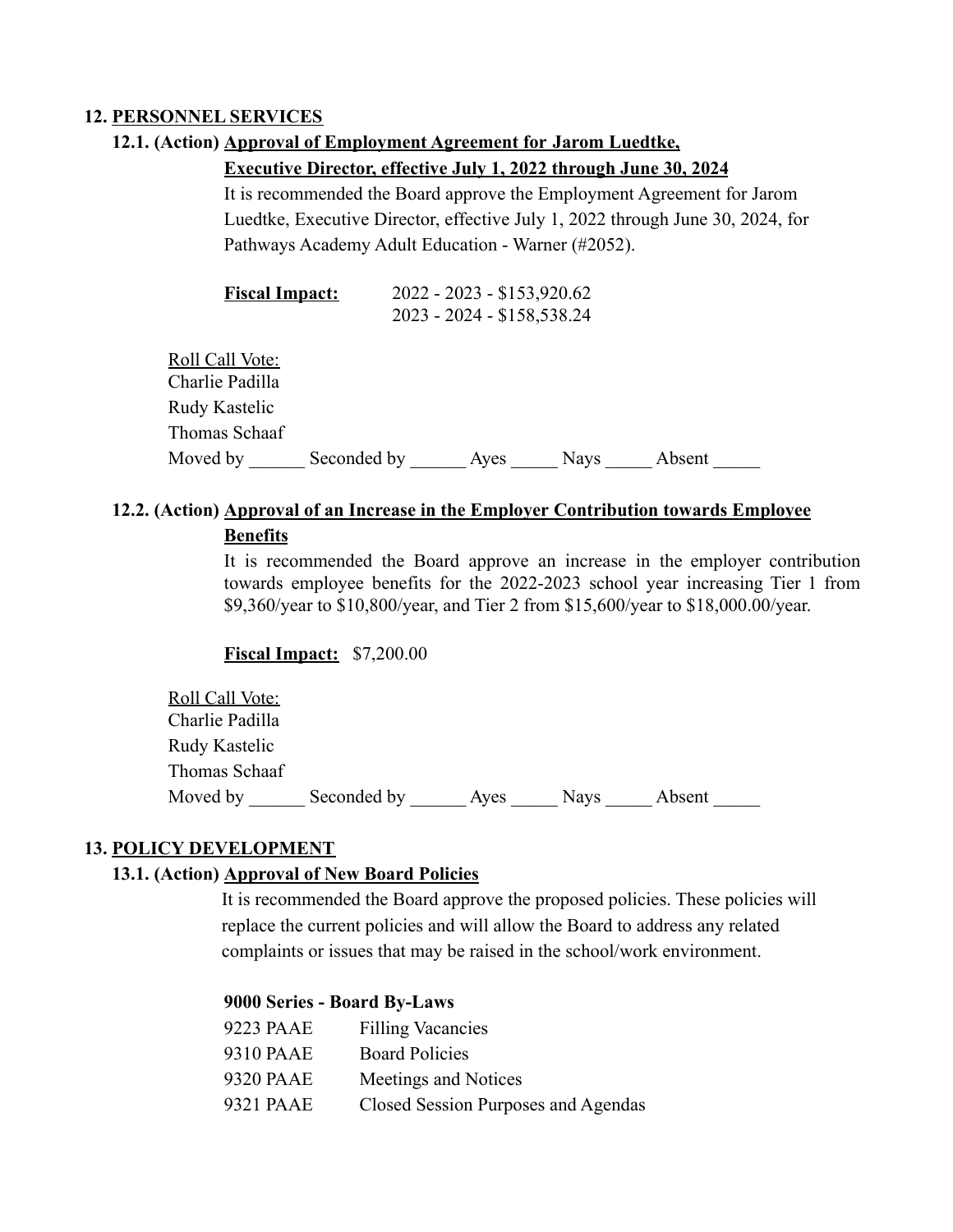| 9321.1 PAAE      | Closed Session Actions and Reports |
|------------------|------------------------------------|
| 9322 PAAE        | <b>Agenda/Meeting Materials</b>    |
| 9323 PAAE        | Meeting Conduct                    |
| 9323.1 PAAE      | Actions by the Board               |
| 9324 PAAE        | Minutes and Recordings             |
| <b>9400 PAAE</b> | <b>Board Self Evaluation</b>       |
|                  |                                    |

| Roll Call Vote: |             |      |             |        |  |
|-----------------|-------------|------|-------------|--------|--|
| Charlie Padilla |             |      |             |        |  |
| Rudy Kastelic   |             |      |             |        |  |
| Thomas Schaaf   |             |      |             |        |  |
| Moved by        | Seconded by | Aves | <b>Nays</b> | Absent |  |

### **14. PUBLIC HEARING**

### **14.1. (Hearing) Local Control & Accountability Plan (LCAP) 2022-23**

It is recommended the Board enter into a public hearing regarding the LCAP for 2022-23. During the hearing there will be a presentation on the LCAP for 2022-23.

- a. 2022-23 LCAP Plan Summary
- b. Annual Update for the 2021-22 LCAP Plan Year

Hearing Open: **Hearing Closed: Hearing Closed:** 

### **14.2. (Hearing) Proposed Budget 2022-23**

It is recommended the Board enter into a public hearing regarding the Proposed Budget for the 2022-23 school year. During the hearing there will be a presentation on the Proposed Budget for the 2022-23 school year.

- a. 2022-23 Preliminary Budget
- b. 2021-22 Education Protection Account (EPA) Plan Actuals
- c. 2022-23 Education Protection Account (EPA) Multi-Year Plan
- d. 2022-23 Local Control Funding Formula (LCFF) Budget Overview for Parents

Hearing Open: **Hearing Closed: Hearing Closed:** 

### **15. CALENDAR**

The next scheduled meeting will be held virtually on June 22, 2022.

### **16. BOARD COMMENTS**